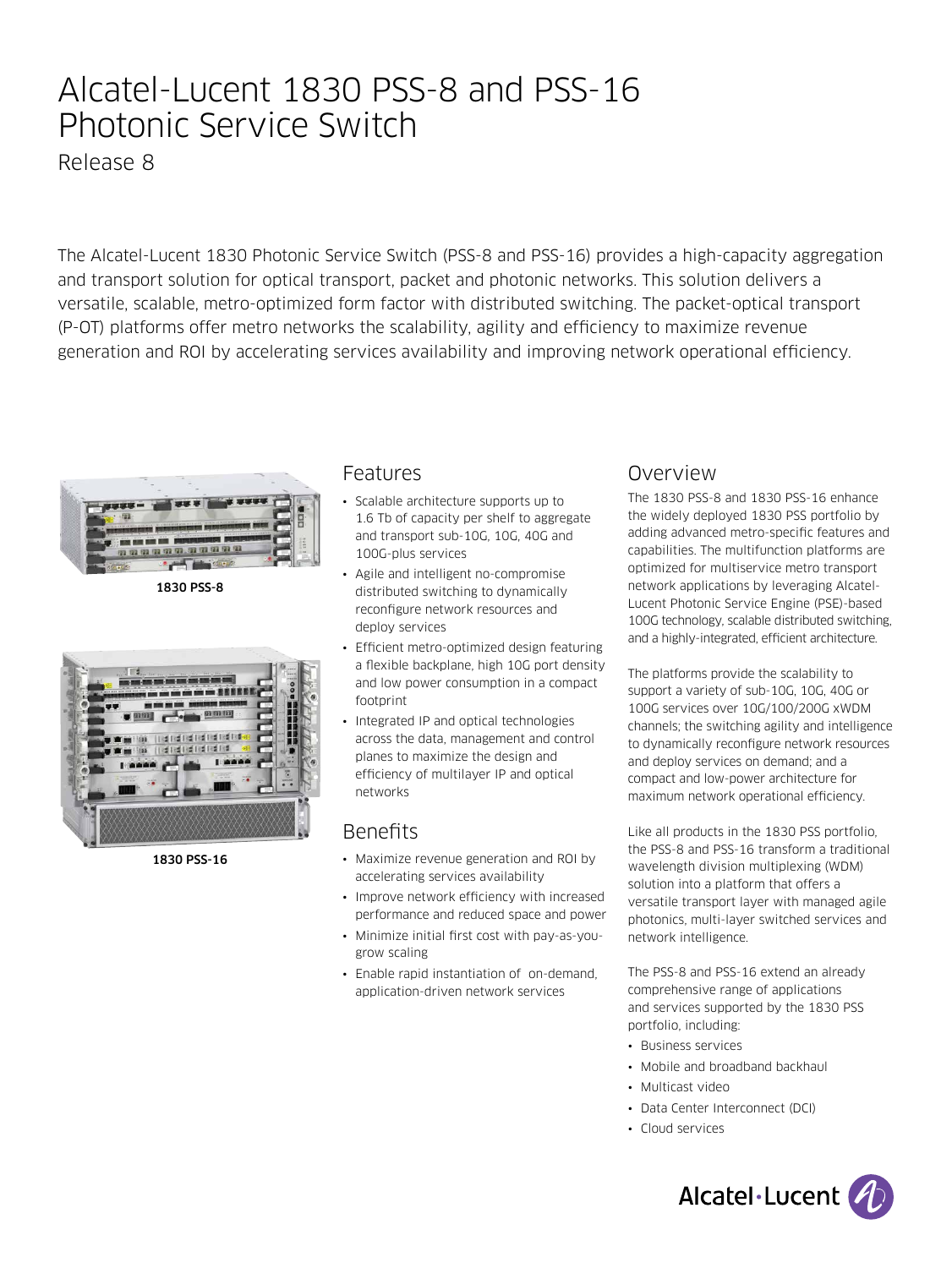With 1830 PSS platforms ranging from access through converged Optical Transport Network/ wavelength division multiplexing (OTN/ WDM) core to long-haul transport, network operators can seamlessly grow and optimize multiservice networks to meet unpredictable traffic demands in the cloud services era.

The Alcatel-Lucent 5620 Service Aware Manager (SAM) provides management for the 1830 PSS portfolio.

#### Detailed features Scalability

The PSS-8 and PSS-16 aggregate and transport sub-10G, 10G, 40G and 100G services within and beyond the metro with multidimensional packet, OTN and photonic scalability in a single, compact platform.

- Platform scalability
	- ¬ PSS-8 aggregation shelf up to 800-Gb capacity in 3RU
	- ¬ PSS-16 small CO shelf up to 1.6-Tb capacity in 8RU
	- ¬ High-capacity, slot-to-slot interconnectivity
	- ¬ Multi-shelf node scaling
- 100G-and-beyond support
	- ¬ In-house PSE innovation
	- ¬ Rate-adaptive 100G /200G module
- Integrated OTN/Packet Transport
	- ¬ Sub-10G and 10G switching/grooming onto 100G/200G wavelengths
	- ¬ High-density n x 10G transport
	- ¬ Family of scalable MEF CE 2.0, SR OS-based modules and network interface devices
	- ¬ Carrier grade packet transport solution with: SROS-based services model, Ethernet OAM, ERP, LAG, MPLS-TP and PTP
	- ¬ Integrated Wavelength Tracker™ (WT) encoding

#### Agility

Graceful, pay-as-you-grow, scaling with no-compromise distributed switching enables cost-effective and rapid instantiation of highperformance, on-demand, application-driven network services.

- Multiservice transport
	- ¬ 10G/100G/200G xWDM lines
	- ¬ xWDM lines
	- ¬ Client-line connectivity
	- ¬ Photonic, packet and OTN switching
	- ¬ High-capacity 100G coherent muxponder
- Dynamic photonic layer: Integrated flexible photonic switching with integrated ROADM
- Flexible, open architecture: Four-slotgroup interconnectivity for high-capacity, versatile configurations
- On-demand features
- ¬ Rate adaptive 100G/200G
- ¬ Configurable FEC, modulation, power, SE, latency measurement
- ¬ SDN-WAN controller/APIs

#### **Efficiency**

The PSS-8 and PSS-16 deliver high performance in a compact, modular and lowpower architecture for maximum network operational efficiency.

- Converge multiple metro networks
- Class-leading switching density and power consumption
- SDN toolset to more efficiently visualize and manage network resources
- Metro-optimized architecture
	- ¬ Open, flexible backplane
	- ¬ High-density, low-power, small-footprint platform
	- ¬ Common modules and software stream
	- ¬ Backwards compatibility
	- ¬ Integrated ROADM
- Optimized 10G transport: High port density and WT encoding
- Network intelligence
	- ¬ Distributed control plane/Multiregion Networking (MRN)
	- ¬ Common management and operations across the portfolio
	- ¬ Network Planning Tool (NPT) for optimized multilayer network planning/ deployment
	- ¬ SDN-WAN Controller
	- ¬ Integrated Wavelength Tracker 2.0

#### Integrated IP and optical technologies

The PSS-8 and PSS-16 integrate class-leading IP and optical technologies to maximize the design and efficiency of multilayer IP and optical networks.

- Data plane: The Alcatel-Lucent Integrated Packet Transport family of SR OS-based Carrier Ethernet modules enables a fully managed, end-to-end packet solution with a common service, operations and management model across the optical and Ethernet/IP/MPLS portfolio.
- Management plane: The 5620 SAM provides cross-layer visibility and common management tools to simplify operations of a converged IP and optical network.
- Control plane: SDN-enabled control interfaces, multi-layer topology, resource management and path compute capabilities provide optimal IP and optical convergence.

## Technical specifications

#### Applications

- Scalable photonic applications for metro aggregation and core networks
	- ¬ ROADM/FOADM with optical transponders
	- ¬ ROADM/FOADM with ODUk/packet switched cards
- Metro aggregation nodes offer:
	- ¬ Small footprint/power
	- ¬ ROADM and ODUk/packet switching capability
	- ¬ Pay-as you-grow expansion
- Backwards compatible with existing products, enabling smooth introduction of new configurations in a variety of deployed networks
- High-capacity multiservice packet/OTN aggregation of sub-10G and 10G services onto a 100G+ carrier
- Data Center Interconnection
- Footprint-optimized Optical Extension Shelf (OES) configuration for high degree nodes
- Small-footprint, start-up ROADM (up to 4D ROADM) or OES configurations
- Extended temperature range (hardened) support for 10G applications

#### Interfaces

- SDH: STM-1/-4/-16/-64
- SONET: OC-3/-12/-48/-192
- OTN: OTU1/2/2e/4
- Ethernet
	- ¬ Fast Ethernet
	- ¬ Gigabit Ethernet (GE)
	- ¬ 10 GE LAN and WAN
	- ¬ 40 GE
	- ¬ 100 GE
- Video: SD-SDI/HD-SDI/3D-SDI
- SAN
	- ¬ FC-100 (1G FC)
	- ¬ FC-200 (2G FC)
	- ¬ FC-400 (4G FC)
	- ¬ FICON
	- ¬ FICON Express
	- $-$  ISC-3
	- ¬ FC-800 (8G FC)
	- ¬ FC-1200 (10G FC)
	- ¬ FC-1600 (16G FC)
	- ¬ IB SDR (2.5G)
	- ¬ IB DDR (5G)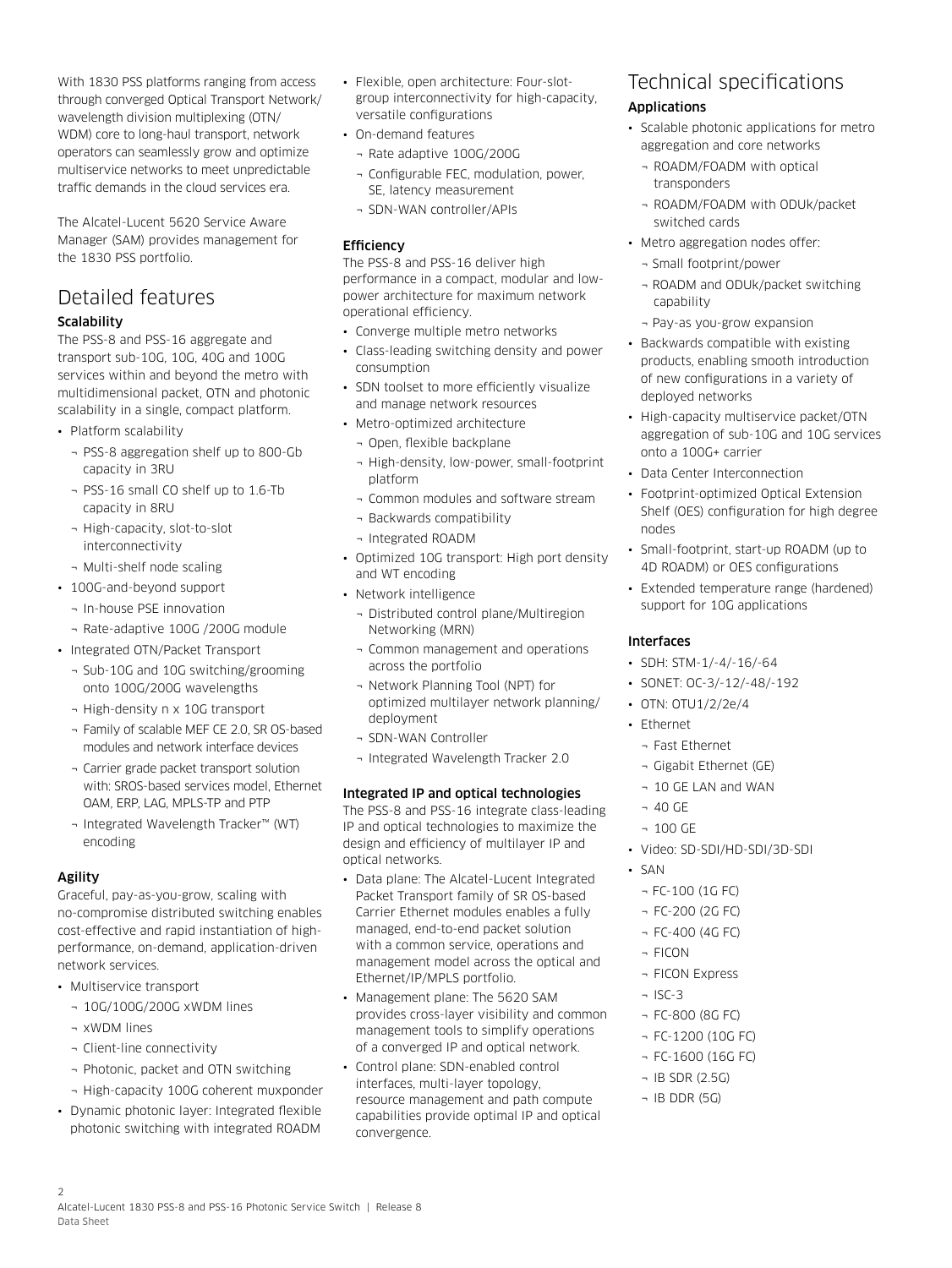- Pluggable interfaces
	- ¬ SFP
	- ¬ XFP
	- ¬ SFP+
	- ¬ QSFP+
	- ¬ CFP
	- ¬ CFP2

#### Capacity and performance

- PSS-8: 800G capacity
- PSS-16: 1.6T capacity
- High-capacity slot-to-slot interconnectivity

#### System configuration

- PSS-8 and PSS-16 support redundant control, power and timing
- Multi-shelf support with redundant control chain
- Extension to existing 1830 PSS platform with full service card compatibility
- Integration with 1830 Versatile WDM Module (VWM) and Alcatel-Lucent 44-channel Mux/Demux SFD44 for more flexibility and scalability

#### *12P120*

Full-slot 6x10G transponder or 12x10G as client ports

- Pluggable interfaces
	- ¬ 6x SFP+ at client side
	- ¬ 6x XFP at line side or client side
	- ¬ 6x VOA (optionally for Wavelength Tracker or power management)
- Wave key encoding by Wavelength Tracker Encoder (WTE)-XFPs or VOA
- Client types
	- ¬ 10GE, OC-192/STM64 or OTU2/2e on SFP+ ports
	- ¬ OTU2/2e on XFP ports
- LO-ODUk grooming and switching
- Remote node interconnect using GCC0/1/2
- Service protection
	- ¬ ODUk SNCP
	- ¬ Y-cable

#### *1UD200*

Full-slot uplink card with one line port

- Configurable line rate
	- ¬ 100G mode: PDM-16QAM modulation; SD-FEC or HD-FEC supported
	- ¬ 200G mode: PDM-QPSK modulation
- Provides an uplink card to 20P200 or 12P120 through backplane data plane bus

#### *20P200*

Full-slot client card with 20x10G client ports

- Client port: SFP+ pluggable modules (B&W, CWDM, DWDM)
	- ¬ 10 SFP+ enables integrated WTE support
	- ¬ Remote node interconnect using GCC0/1/2
- Client types: 10GE, OTU2/2e, OC-192/ STM64
- Application
	- ¬ High-capacity 200G Muxponder: 1UD200+20P200
	- ¬ ODUk switched Add/Drop Multiplexer (10G/sub-10G to 100G/200G lines): 1UD200+20P200
	- ¬ 40x10G ODUk switched card pair (utilizing mate interconnection)
	- ¬ ODU2/1/0/flex grooming and switching

#### *IROADM*

Single-slot, full-height module supporting 1D to 4D ROADM configurations

- In-service ROADM degree growth
- Card type
	- ¬ Short-span (up to 50 km) IROADMF
	- ¬ Long-span (up to 100 km) IROADMV
- Support for 10G, 100G and 200G transport
- Integrates:
	- ¬ Ingress/egress amplifiers
	- ¬ Wavelength Selective Switching (WSS)
	- ¬ Optical Supervisory Channel (OSC)
	- ¬ Wavelength Tracker channel monitoring
- Compatible with existing ROADM architecture

#### Physical dimensions (PSS-8)

- Height: 133 mm (5.2 in.)
- Width: 438.9 mm (17.2 in.)
- Depth: 325 mm (12.7 in.)

#### Physical dimensions (PSS-16)

- Height: 354.8 mm (13.9 in.)
- Width: 440 mm (17.3 in.)
- Depth: 325 mm (12.7 in.)

#### Power

- PSS-8
- ¬ Max. 1200 W (up to 240 W/slot) ¬ Typical: 520 W
- PSS-16
	- ¬ Max. 2400 W (up to 240 W/slot)
	- ¬ Typical: 1350 W
- Power supply
	- ¬ 48 V DC or 110 /220 V AC
	- ¬ External AC converter (110/220V->48V)

#### Operating temperature

- PSS-8
	- ¬ -5°C to +55°C (23°F to 131°F)
	- ¬ -40°C to+65°C (-40°F to +149°F) for Outside Plant (OSP) deployments
- PSS-16
	- ¬ -5°C to +55°C (23°F to 131°F)

#### **Humidity**

• 5% to 95% non-condensing

#### Regulatory and standards compliance

- PSS-8
	- ¬ EMC level: Class A,
- PSS-16
- ¬ EMC Level: Class A
- Details in following table